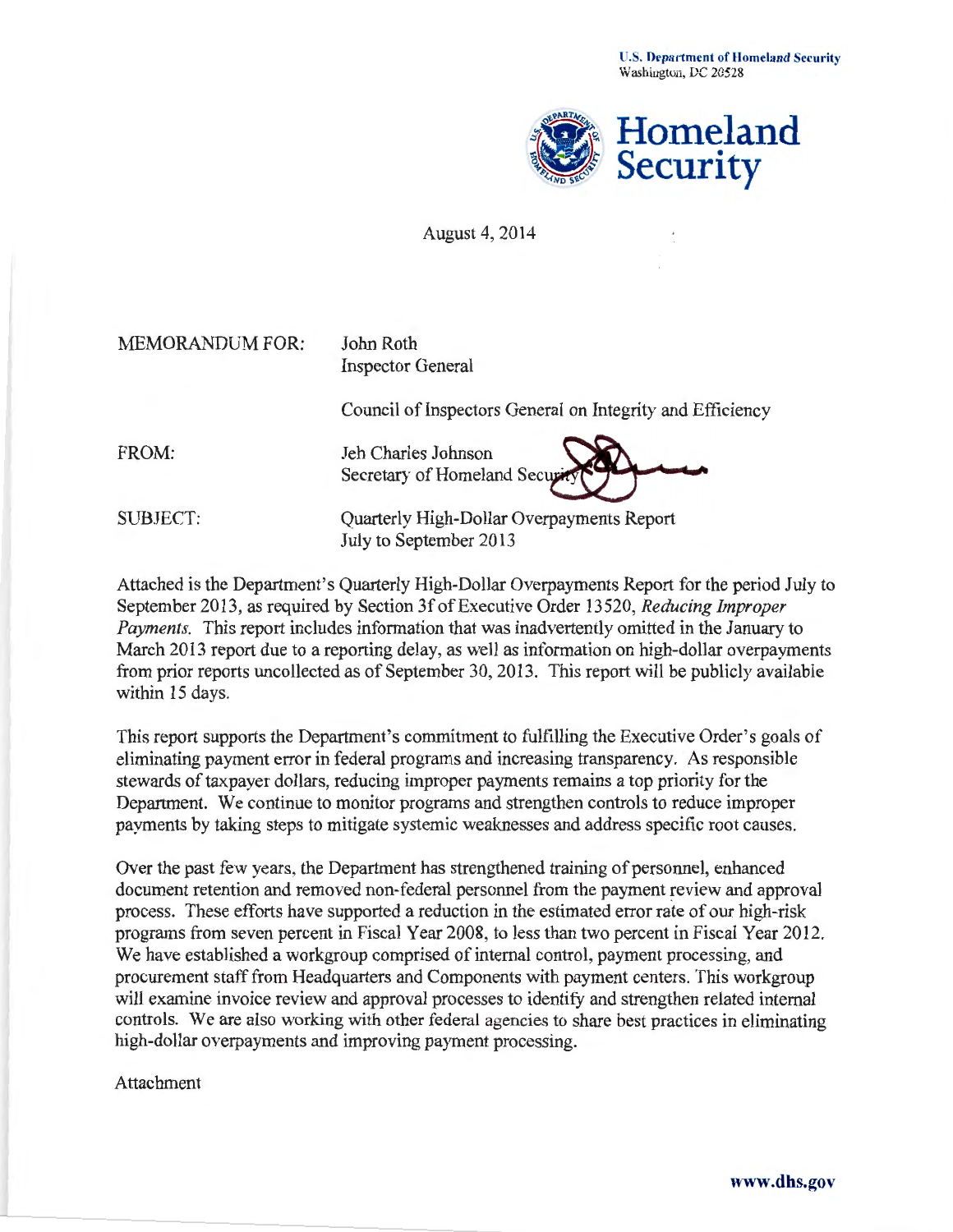#### **Department of Homeland Security High-Dollar Overpayments Report for the Quarter Ending September 30, 2013**

| Component   | <b>Recipient Type</b><br>(Entity or<br>Individual) | City              | <b>State</b>            | Program(s)<br>Responsible                                                    | <b>Recovery Actions</b><br><b>Taken or Planned</b> | Why the Overpayment Occurred And Actions to Prevent<br>Reoccurrence                                                                                                                                                                                                                                                                                                                                                                                                                                                                                                                                                                                                                                  | <b>Payment Date</b> | High \$ Overpayment Date<br><b>Identified</b> | <b>Amount Paid</b> | Correct<br>Amount | Overpayment<br>Amount | Recovered<br>Amount | <b>Waived Amount</b><br>or<br>Documentation<br>Received | Outstanding<br><b>Balance</b> |
|-------------|----------------------------------------------------|-------------------|-------------------------|------------------------------------------------------------------------------|----------------------------------------------------|------------------------------------------------------------------------------------------------------------------------------------------------------------------------------------------------------------------------------------------------------------------------------------------------------------------------------------------------------------------------------------------------------------------------------------------------------------------------------------------------------------------------------------------------------------------------------------------------------------------------------------------------------------------------------------------------------|---------------------|-----------------------------------------------|--------------------|-------------------|-----------------------|---------------------|---------------------------------------------------------|-------------------------------|
|             | <b>Current Quarter Q4 FY13 Activity</b>            |                   |                         |                                                                              |                                                    |                                                                                                                                                                                                                                                                                                                                                                                                                                                                                                                                                                                                                                                                                                      |                     |                                               |                    |                   |                       |                     |                                                         |                               |
| <b>DNDO</b> | Entity                                             | Goleta            | CA                      | <b>Accounts Payable</b>                                                      | Refund request sent to<br>vendor.                  | Payment was made to the wrong vendor due to a data entry<br>error. Technician has been counseled on the importance of<br>attention to detail during the payment review process.                                                                                                                                                                                                                                                                                                                                                                                                                                                                                                                      | June 20, 2013       | July 11, 2013                                 | \$35,891.62        | \$0.00            | \$35,891.62           | \$35,891.62         | \$0.00                                                  | \$0.00                        |
| <b>USCG</b> | Individual                                         | Punte Gorta FL    |                         | Coast Guard Pay &<br>Personnel Center -<br>Military Active & Reserve<br>Pay  | Payroll deduction at<br>maximum rate.              | Member received erroneous payment due to late submission of<br>retirement paperwork by Administrative unit. The administrative<br>unit was notified of the repercussions of late submission.                                                                                                                                                                                                                                                                                                                                                                                                                                                                                                         | August 15, 2013     | September 18, 2013                            | \$13,169.60        | \$0.00            | \$13,169.60           | \$0.00              | \$0.00                                                  | \$13,169.60                   |
| <b>USCG</b> | Individual                                         | Sault St<br>Marie | MI                      | Coast Guard Pay &<br>Personnel Center<br>Retiree and Annuitant<br>Services   | Recovered by Treasury.                             | Payment made to member after death due to late notification.<br>Pay & Personnel Center (PPC) documents & web sites request<br>immediate reporting of recipients death. PPC performs death<br>matches with other Federal agencies. Late notification of death<br>is not uncommon due to the stress of the situation.                                                                                                                                                                                                                                                                                                                                                                                  | August 30, 2013     | September 5, 2013                             | \$5,175.52         | \$0.00            | \$5,175.52            | \$5,175.52          | \$0.00                                                  | \$0.00                        |
| <b>USCG</b> | Individual                                         | Foley             | AL                      | Coast Guard Pay &<br>Personnel Center -<br>Retiree and Annuitant<br>Services | Recovered by Treasury.                             | Payment made to member after death due to late notification.<br>Pay & Personnel Center (PPC) documents & web sites request<br>immediate reporting of recipients death. PPC performs death<br>matches with other Federal agencies. Late notification of death<br>is not uncommon due to the stress of the situation.                                                                                                                                                                                                                                                                                                                                                                                  | August 30, 2013     | September 3, 2013                             | \$5,101.92         | \$0.00            | \$5,101.92            | \$5,101.92          | \$0.00                                                  | \$0.00                        |
| <b>USCG</b> | Individual                                         | New Orleans LA    |                         | Coast Guard Pay &<br>Personnel Center -<br>Military Active & Reserve<br>Pav  | Payroll deduction at<br>maximum rate.              | System error created overpayment when individual was<br>reduced in rank. Error was addressed and will be fixed in the<br>system. This error resulted in four improper payments.                                                                                                                                                                                                                                                                                                                                                                                                                                                                                                                      | Aug 31, 2013        | September 1, 2013                             | \$7,137.97         | \$0.00            | \$7,137.97            | \$0.00              | \$0.00                                                  | \$7,137.97                    |
| <b>USCG</b> | Entity                                             | SLIEMA.<br>MALTA  | SLIEMA.<br><b>MALTA</b> | <b>USCG Surface Forces</b><br><b>Logistics Center</b>                        | Vendor returned<br>overpayment.                    | Duplicate invoice was paid without being scanned into<br>Workflow Imaging Network System (WINS). The invoice was<br>not routed to the Suspected Duplicate Invoice Queue.<br>Payments made via International Treasury Services (ITS) are<br>not recorded in the system until receipt of treasury payment<br>confirmation, approximately two to three days later. Therefore,<br>the first payment was not posted when the duplicate payment<br>was made. In order to prevent reoccurrence, the supervisor<br>implemented a requirement for technicians to annotate all<br>invoices paid via ITS alerting that the invoice was paid and<br>posting is pending receipt of treasury payment confirmation. | August 16, 2013     | August 20, 2013                               | \$56,564.74        | \$28,282.37       | \$28,282.37           | \$28,282.37         | \$0.00                                                  | \$0.00                        |
| <b>USCG</b> | Individual                                         | Juneau            | AK                      | Coast Guard Pay &<br>Personnel Center -<br>Military Active & Reserve<br>Pay  | Payroll deduction at<br>maximum rate.              | Late submission of Permanent Change of Station departing<br>paperwork caused erroneous payment of entitlements based on<br>departing unit. The new personnel office notified the old one<br>and the proper paperwork was completed. Guidance continues<br>to be distributed to all Personnel Offices on the importance of<br>prompt input of pay related events. This aggregate amount is<br>the result of two payments made in error.                                                                                                                                                                                                                                                               | June 30, 2013       | August 1, 2013                                | \$5,517.49         | \$0.00            | \$5,517.49            | \$5,517.49          | \$0.00                                                  | \$0.00                        |
| <b>USCG</b> | Individual                                         | Seward            | AK                      | Coast Guard Pay &<br>Personnel Center -<br>Military Active & Reserve<br>Pay  | Payroll deduction at<br>maximum rate.              | Improper entry of housing allowances. The personnel office<br>was unaware that service member was located in government<br>quarters. The personnel office was contacted and made aware<br>of the proper procedures for determining housing allowances.<br>This aggregate amount is the result of four payments made in<br>error.                                                                                                                                                                                                                                                                                                                                                                     | June 30, 2013       | August 1, 2013                                | \$7,059.49         | \$1,868.85        | \$5,190.64            | \$0.00              | \$0.00                                                  | \$5,190.64                    |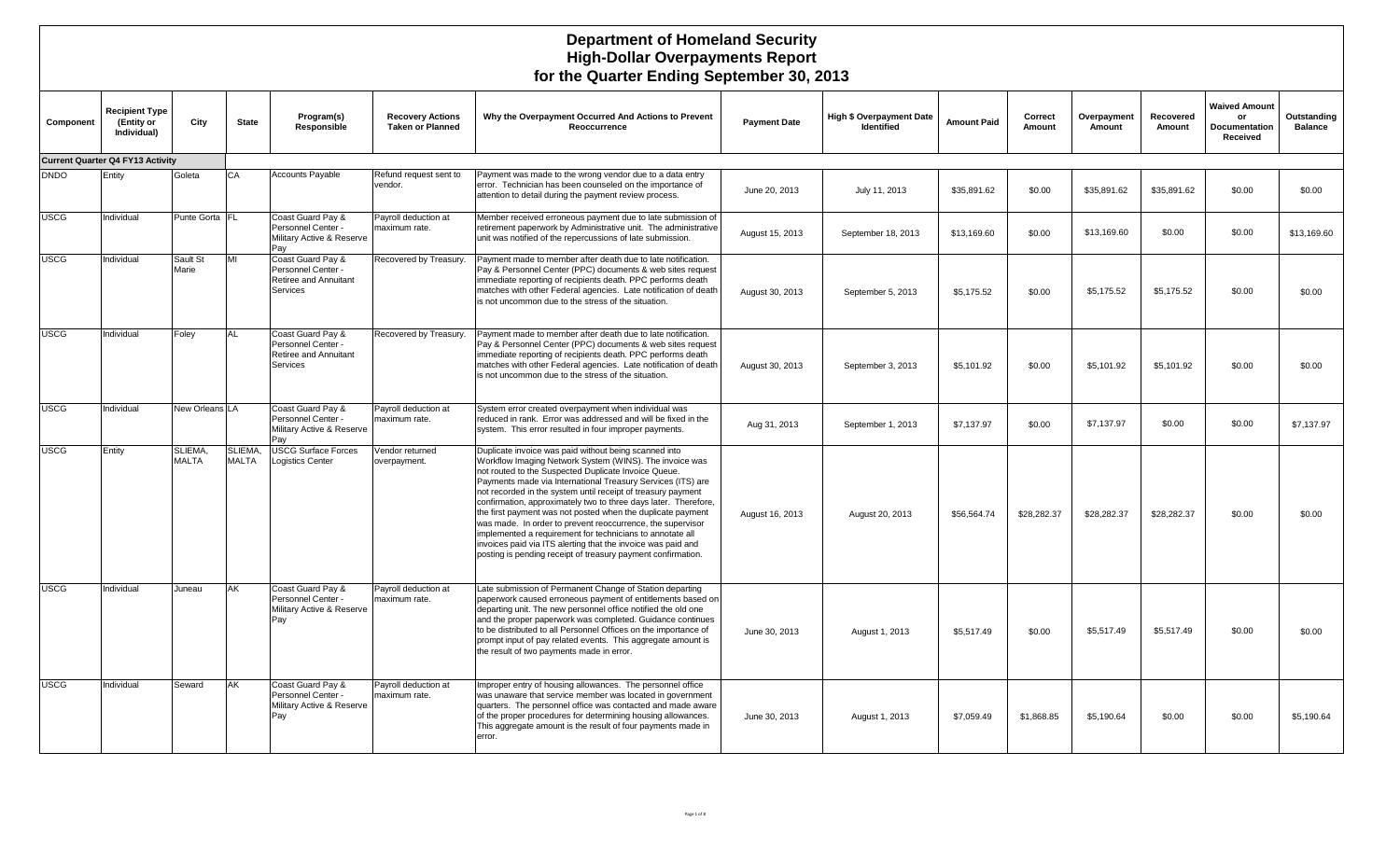#### **Department of Homeland Security High-Dollar Overpayments Report for the Quarter Ending September 30, 2013**

| Component   | <b>Recipient Type</b><br>(Entity or<br>Individual) | City          | <b>State</b> | Program(s)<br>Responsible                                                   | <b>Recovery Actions</b><br><b>Taken or Planned</b>                                                                                      | Why the Overpayment Occurred And Actions to Prevent<br>Reoccurrence                                                                                                                                                                                                                                                                                                                                                                                                                                                                           | <b>Payment Date</b> | High \$ Overpayment Date<br>Identified | <b>Amount Paid</b> | Correct<br>Amount | Overpayment<br>Amount | Recovered<br>Amount | <b>Waived Amount</b><br>or<br>Documentation<br>Received | Outstanding<br><b>Balance</b> |
|-------------|----------------------------------------------------|---------------|--------------|-----------------------------------------------------------------------------|-----------------------------------------------------------------------------------------------------------------------------------------|-----------------------------------------------------------------------------------------------------------------------------------------------------------------------------------------------------------------------------------------------------------------------------------------------------------------------------------------------------------------------------------------------------------------------------------------------------------------------------------------------------------------------------------------------|---------------------|----------------------------------------|--------------------|-------------------|-----------------------|---------------------|---------------------------------------------------------|-------------------------------|
| JSCG        | Individual                                         | San Juan      | <b>PR</b>    | Coast Guard Pay &<br>Personnel Center -<br>Military Active & Reserve<br>Pay | Payroll deduction at<br>maximum rate.                                                                                                   | Member was paid unauthorized overseas housing allowance,<br>while living in government quarters due to the Servicing<br>Personnel Office not being informed. The Personnel Office has<br>met with the Housing Authority to correct this issue and to<br>emphasize that changes need to be communicated in a timely<br>manner to ensure entitlements are stopped immediately. This<br>error will also be highlighted in an employee notification<br>newsletter. The total overpayment amount took place over the<br>course of ten pay periods. | May 31, 2013        | July 1, 2013                           | \$16,607.00        | \$0.00            | \$16,607.00           | \$803.59            | \$0.00                                                  | \$15,803.41                   |
|             | Entries that should have been reported in FY13 Q2  |               |              |                                                                             |                                                                                                                                         |                                                                                                                                                                                                                                                                                                                                                                                                                                                                                                                                               |                     |                                        |                    |                   |                       |                     |                                                         |                               |
| <b>EMA</b>  | Entity                                             | <b>Boston</b> | <b>MA</b>    | Port Security Grant<br>Program                                              | Bill request submitted to<br><b>FEMA Finance</b><br>Center/Demand Letter<br>sent to Grantee.                                            | The grantee did not submit the required documentation within<br>the appropriate timeframe, thereby making the entire payment<br>improper.<br>The program office will reach out to the grantee to provide<br>netructions on documentation retention and the requirements of                                                                                                                                                                                                                                                                    | October 13, 2010    | January 15, 2013                       | \$44,999.00        | \$0.00            | \$44.999.00           | \$0.00              | \$44,999.00                                             | \$0.00                        |
| FEMA        | Entity                                             | Houston       | <b>TX</b>    | Port Security Grant<br>Program                                              | Bill request submitted to<br><b>FEMA Finance</b><br>Center/Demand Letter<br>sent to Grantee.                                            | The grantee did not submit the required documentation within<br>the appropriate timeframe, thereby making the entire payment<br>improper.<br>The program office will reach out to the grantee to provide<br>instructions on documentation retention and the requirements of<br>audits and internal reviews.                                                                                                                                                                                                                                   | May 24, 2011        | January 15, 2013                       | \$96,586.34        | \$0.00            | \$96,586.34           | \$0.00              | \$96,586.34                                             | \$0.00                        |
| <b>FEMA</b> | Entity                                             | Seattle       | <b>WA</b>    | Port Security Grant<br>Program                                              | Bill request submitted to<br><b>FEMA Finance</b><br>Center/Demand Letter<br>sent to Grantee.                                            | The grantee did not submit the required documentation within<br>the appropriate timeframe, thereby making the entire payment<br>improper.<br>The program office will reach out to the grantee to provide<br>instructions on documentation retention and the requirements of<br>audits and internal reviews.                                                                                                                                                                                                                                   | October 18, 2010    | January 15, 2013                       | \$60.199.00        | \$0.00            | \$60,199.00           | \$0.00              | \$60,199.00                                             | \$0.00                        |
| <b>FEMA</b> | Entity                                             | Portland      | <b>OR</b>    | <b>Transit Security Grant</b><br>Program                                    | Bill request submitted to<br><b>FEMA Finance</b><br>Center/Demand Letter<br>sent to Grantee.                                            | The grantee did not submit the required documentation within<br>the appropriate timeframe, thereby making the entire payment<br>improper.<br>The program office will reach out to the grantee to provide<br>instructions on documentation retention and the requirements of<br>audits and internal reviews.                                                                                                                                                                                                                                   | January 31, 2011    | January 15, 2013                       | \$72,060.66        | \$0.00            | \$72,060.66           | \$0.00              | \$72,060.66                                             | \$0.00                        |
| <b>FEMA</b> | Entity                                             | Columbus      | OH           | Port Security Grant<br>Program                                              | Grantee sent<br>spreadsheet of expenses.<br>Awaiting actual<br>documents.                                                               | The grantee did not submit the required documentation within<br>the appropriate timeframe, thereby making the entire payment<br>improper.<br>The program office will reach out to the grantee to provide<br>instructions on documentation retention and the requirements of<br>audits and internal reviews.                                                                                                                                                                                                                                   | August 30, 2011     | January 15, 2013                       | \$14,880.00        | \$0.00            | \$14,880.00           | \$0.00              | \$14,880.00                                             | \$0.00                        |
| FEMA        | Entity                                             | <b>Boston</b> | <b>MA</b>    | <b>Transit Security Grant</b><br>Program                                    | Notice of Potential Debt<br>Letter Mailed to grantee.<br>Grantee has 30 days to<br>respond or will be billed<br>by FEMA Finance Center. | The grantee did not submit the required documentation within<br>the appropriate timeframe, thereby making the entire payment<br>mproper.<br>The program office will reach out to the grantee to provide<br>instructions on documentation retention and the requirements of<br>audits and internal reviews.                                                                                                                                                                                                                                    | July 26, 2011       | January 15, 2013                       | \$163,757.98       | \$0.00            | \$163,757.98          | \$0.00              | \$0.00                                                  | \$163,757.98                  |
| <b>FEMA</b> | Entity                                             | <b>Boston</b> | <b>MA</b>    | <b>Transit Security Grant</b><br>Program                                    | Notice of Potential Debt<br>Letter Mailed to grantee.<br>Grantee has 30 days to<br>respond or will be billed<br>by FEMA Finance Center. | The grantee did not submit the required documentation within<br>the appropriate timeframe, thereby making the entire payment<br>mproper.<br>The program office will reach out to the grantee to provide<br>instructions on documentation retention and the requirements of<br>audits and internal reviews.                                                                                                                                                                                                                                    | July 26, 2011       | January 15, 2013                       | \$120,424.94       | \$0.00            | \$120,424.94          | \$0.00              | \$0.00                                                  | \$120,424.94                  |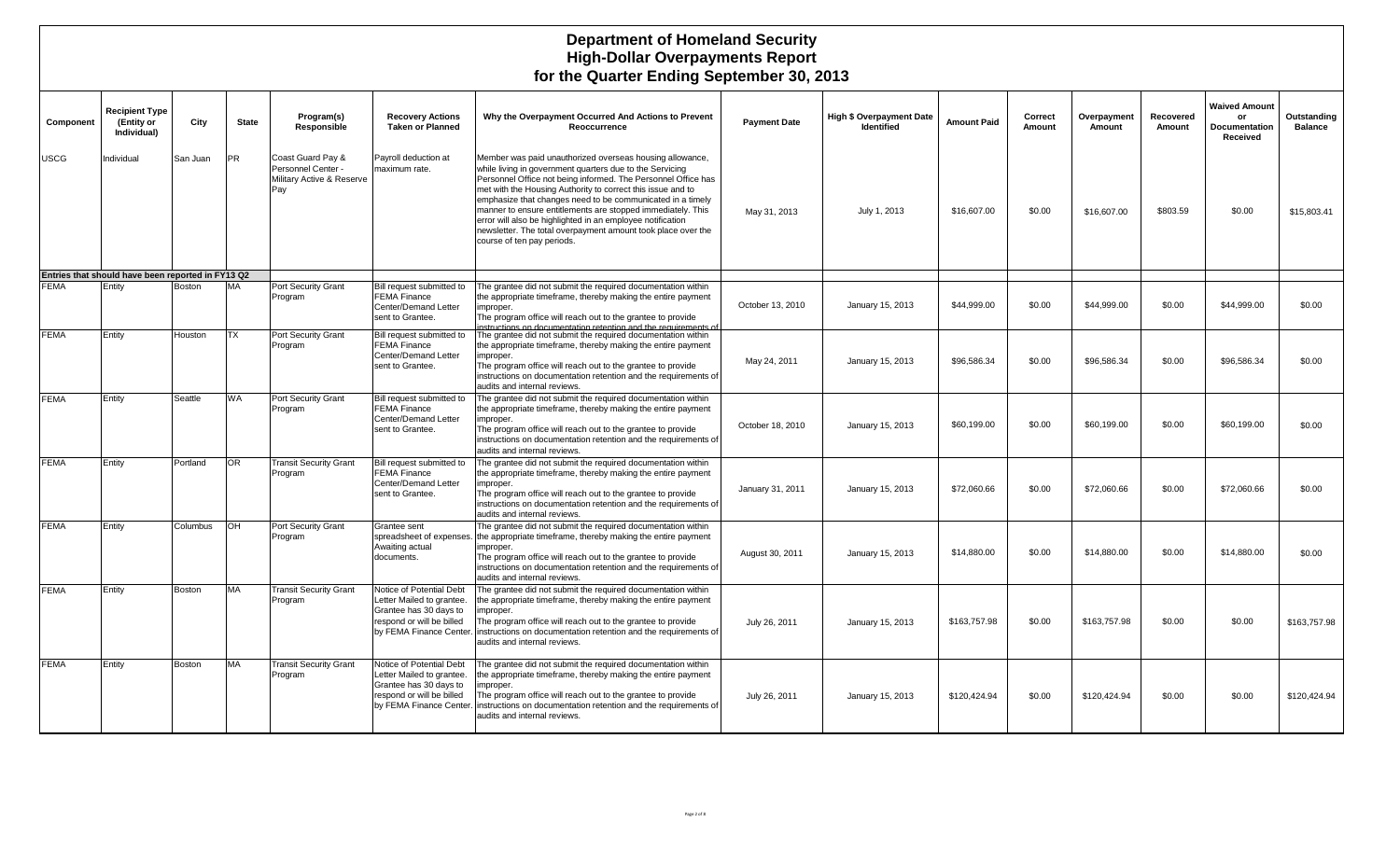|             |                                                    |        |              |                                                                             |                                                                                                                                         | <b>Department of Homeland Security</b><br><b>High-Dollar Overpayments Report</b><br>for the Quarter Ending September 30, 2013                                                                                                                                                                               |                     |                                                      |                    |                   |                             |                     |                                                                |                               |
|-------------|----------------------------------------------------|--------|--------------|-----------------------------------------------------------------------------|-----------------------------------------------------------------------------------------------------------------------------------------|-------------------------------------------------------------------------------------------------------------------------------------------------------------------------------------------------------------------------------------------------------------------------------------------------------------|---------------------|------------------------------------------------------|--------------------|-------------------|-----------------------------|---------------------|----------------------------------------------------------------|-------------------------------|
| Component   | <b>Recipient Type</b><br>(Entity or<br>Individual) | City   | <b>State</b> | Program(s)<br>Responsible                                                   | <b>Recovery Actions</b><br><b>Taken or Planned</b>                                                                                      | Why the Overpayment Occurred And Actions to Prevent<br>Reoccurrence                                                                                                                                                                                                                                         | <b>Payment Date</b> | <b>High \$ Overpayment Date</b><br><b>Identified</b> | <b>Amount Paid</b> | Correct<br>Amount | Overpayment<br>Amount       | Recovered<br>Amount | <b>Waived Amount</b><br>or<br><b>Documentation</b><br>Received | Outstanding<br><b>Balance</b> |
| <b>FEMA</b> | Entity                                             | Boston | <b>MA</b>    | <b>Transit Security Grant</b><br>Program                                    | Notice of Potential Debt<br>Letter Mailed to grantee.<br>Grantee has 30 days to<br>respond or will be billed<br>by FEMA Finance Center. | The grantee did not submit the required documentation within<br>the appropriate timeframe, thereby making the entire payment<br>mproper.<br>The program office will reach out to the grantee to provide<br>instructions on documentation retention and the requirements of<br>audits and internal reviews.  | July 26, 2011       | January 15, 2013                                     | \$106,439.09       | \$0.00            | \$106,439.09                | \$0.00              | \$0.00                                                         | \$106,439.09                  |
| <b>FEMA</b> | Entity                                             | Boston | <b>MA</b>    | <b>Transit Security Grant</b><br>Program                                    | Notice of Potential Debt<br>Letter Mailed to grantee.<br>Grantee has 30 days to<br>respond or will be billed<br>by FEMA Finance Center. | The grantee did not submit the required documentation within<br>the appropriate timeframe, thereby making the entire payment<br>improper.<br>The program office will reach out to the grantee to provide<br>instructions on documentation retention and the requirements of<br>audits and internal reviews. | July 26, 2011       | January 15, 2013                                     | \$63,119.75        | \$0.00            | \$63,119.75                 | \$0.00              | \$0.00                                                         | \$63,119.75                   |
| USCG        | Entity                                             | Fargo  | <b>ND</b>    | Finance Center's<br>Suspense Account<br>(V6PA) for the<br>Powertrack System | check                                                                                                                                   | Vendor returned funds via The January 2012 statement was erroneously processed and<br>paid due to an oversight of the correct monthly statement.<br>Actions to prevent reoccurrence include the implementation of a<br>new control checklist and follow up training.                                        | January 18, 2013    | January 18,2013                                      | \$684,767.30       | \$493,540.31      | \$191.226.99                | \$191,226.99        | \$0.00                                                         | \$0.00                        |
|             |                                                    |        |              |                                                                             |                                                                                                                                         |                                                                                                                                                                                                                                                                                                             |                     | <b>Totals</b>                                        | \$1,579,459.41     |                   | \$523,691.53 \$1,055,767.88 | \$271,999.50        | \$288,725.00                                                   | \$495,043.38                  |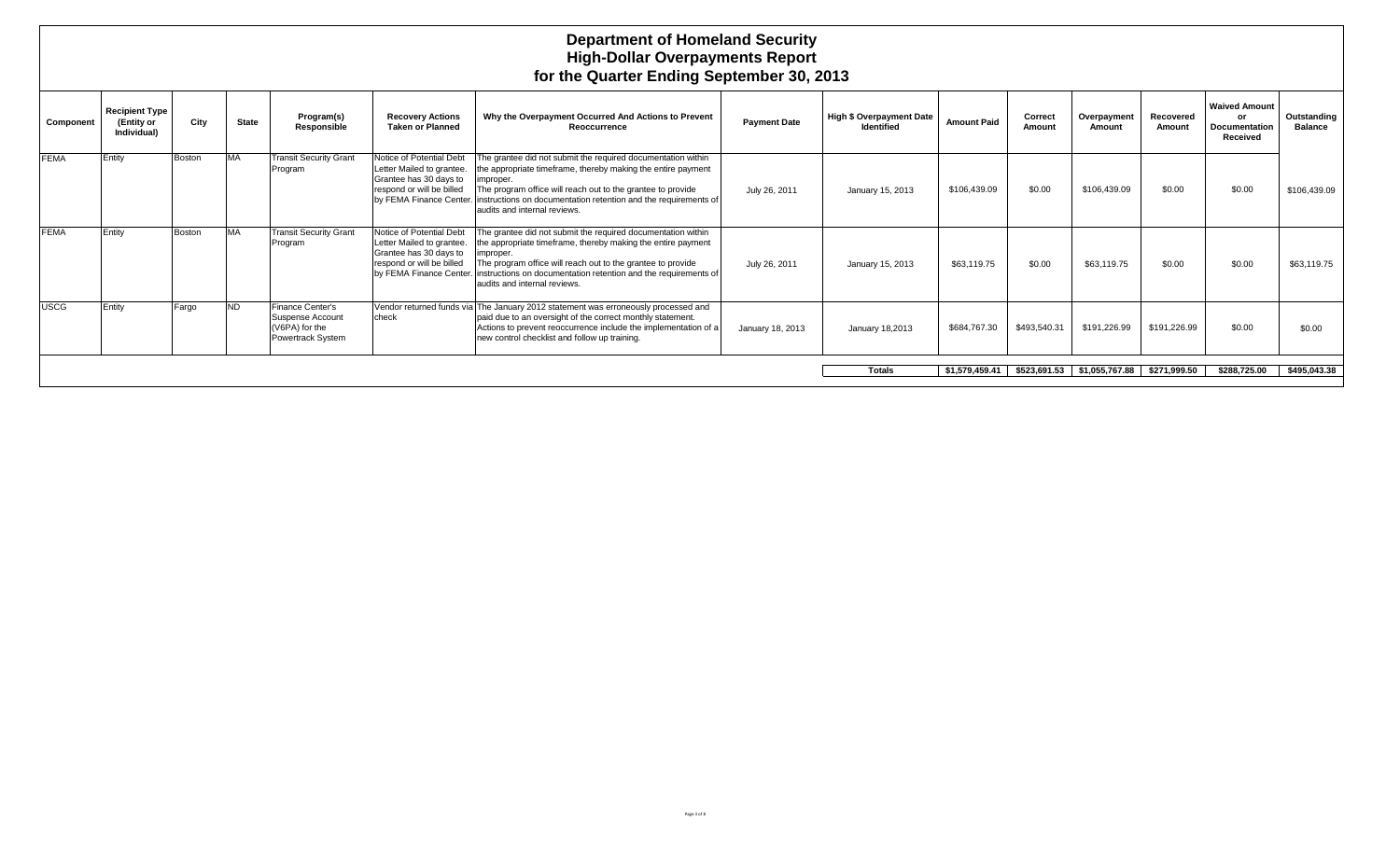**Debts Under Collection by DHS**

| Depres Quider Collection by DLO |                                                |                                   |              |                                     |                                                                                                                                                                                                                                                                                                                                                                                                                                                                                                                                                                                                                                                                                                                                                                                                                      |                     |                        |                                                    |                       |                     |                               |                     |
|---------------------------------|------------------------------------------------|-----------------------------------|--------------|-------------------------------------|----------------------------------------------------------------------------------------------------------------------------------------------------------------------------------------------------------------------------------------------------------------------------------------------------------------------------------------------------------------------------------------------------------------------------------------------------------------------------------------------------------------------------------------------------------------------------------------------------------------------------------------------------------------------------------------------------------------------------------------------------------------------------------------------------------------------|---------------------|------------------------|----------------------------------------------------|-----------------------|---------------------|-------------------------------|---------------------|
| Component                       | Recipient<br>Type<br>(Entity or<br>Individual) | City                              | <b>State</b> | Program(s)<br>Responsible           | <b>Recovery Action Taken or Planned</b>                                                                                                                                                                                                                                                                                                                                                                                                                                                                                                                                                                                                                                                                                                                                                                              | <b>Payment Date</b> | <b>Date Identified</b> | High \$ Overpayment   Amount Paid   Correct Amount | Overpayment<br>Amount | Recovered<br>Amount | Outstanding<br><b>Balance</b> | Days<br>Outstanding |
| <b>FEMA</b>                     | <b>ENTITY</b>                                  | Steelville,<br>Randolph<br>County | $\mathbf{H}$ | Emergency Food &<br>Shelter Program | OGC has determined that FEMA cannot implement collection actions on<br>EFSP improper Payments. The servicing agent (United Way) will collect<br>funds from Charitable Organization. The Servicing Agent will provide<br>collection details by the 15th of each month.<br>The Servicing Agent has reached out to the applicable Charitable<br>Organizations and informed them that either they supply additional<br>documentation to support their drawdowns or return the funds. If Charitable<br>Organizations do not comply with the Servicing Agent's request, they will be<br>denied any future funding from the Emergency Food and Shelter Program.<br>Program Office reached out to grantee to receive more supporting<br>documentation. Grantee had 30 days to send support. A collection notice<br>was sent. | December 1, 2009    | November 15, 2011      | \$25,364.00<br>\$0.00                              | \$25,364.00           | \$8.591.55          | \$16,772.45                   | 685                 |
| <b>FEMA</b>                     | <b>ENTITY</b>                                  | Mansfield,<br>Richland<br>County  | OH           | Emergency Food &<br>Shelter Program | OGC has determined that FEMA cannot implement collection actions on<br>EFSP improper Payments. The servicing agent (United Way) will collect<br>funds from Charitable Organization. The Servicing Agent will provide<br>collection details by the 15th of each month. The Servicing Agent has<br>reached out to the applicable Charitable Organizations and informed them<br>that either they supply additional documentation to support their drawdowns<br>or return the funds. If Charitable Organizations do not comply with the<br>Servicing Agent's request, they will be denied any future funding from the<br>Emergency Food and Shelter Program. Program Office reached out to<br>grantee to receive more supporting documentation.                                                                          | November 23, 2009   | November 15, 2011      | \$26.837.50<br>\$11.137.50                         | \$15,700.00           | \$0.00              | \$15,700.00                   | 685                 |
| <b>FEMA</b>                     | <b>ENTITY</b>                                  | Jacksonville,<br>Duval County     | <b>FL</b>    | Emergency Food &<br>Shelter Program | OGC has determined that FEMA cannot implement collection actions on<br>EFSP improper Payments. The servicing agent (United Way) will collect<br>funds from Charitable Organization. The Servicing Agent will provide<br>collection details by the 15th of each month. The Servicing Agent has<br>reached out to the applicable Charitable Organizations and informed them<br>that either they supply additional documentation to support their drawdowns<br>or return the funds. If Charitable Organizations do not comply with the<br>Servicing Agent's request, they will be denied any future funding from the<br>Emergency Food and Shelter Program. Program Office reached out to<br>grantee to receive more supporting documentation.                                                                          | May 18, 2009        | November 15, 2011      | \$27,830.00<br>\$15,782.74                         | \$12,047.26           | \$0.00              | \$12,047.26                   | 685                 |
| <b>FEMA</b>                     | <b>ENTITY</b>                                  | Sylcauga,<br>Talladega<br>County  | <b>AL</b>    | Emergency Food &<br>Shelter Program | OGC has determined that FEMA cannot implement collection actions on<br>EFSP improper Payments. The servicing agent (United Way) will collect<br>funds from Charitable Organization. The Servicing Agent will provide<br>collection details by the 15th of each month. The Servicing Agent has<br>reached out to the applicable Charitable Organizations and informed them<br>that either they supply additional documentation to support their drawdowns<br>or return the funds. If Charitable Organizations do not comply with the<br>Servicing Agent's request, they will be denied any future funding from the<br>Emergency Food and Shelter Program. Program Office reached out to<br>grantee to receive more supporting documentation.                                                                          | October 28, 2009    | November 15, 2011      | \$52,549.00<br>\$0.00                              | \$52,549.00           | \$0.00              | \$52,549.00                   | 685                 |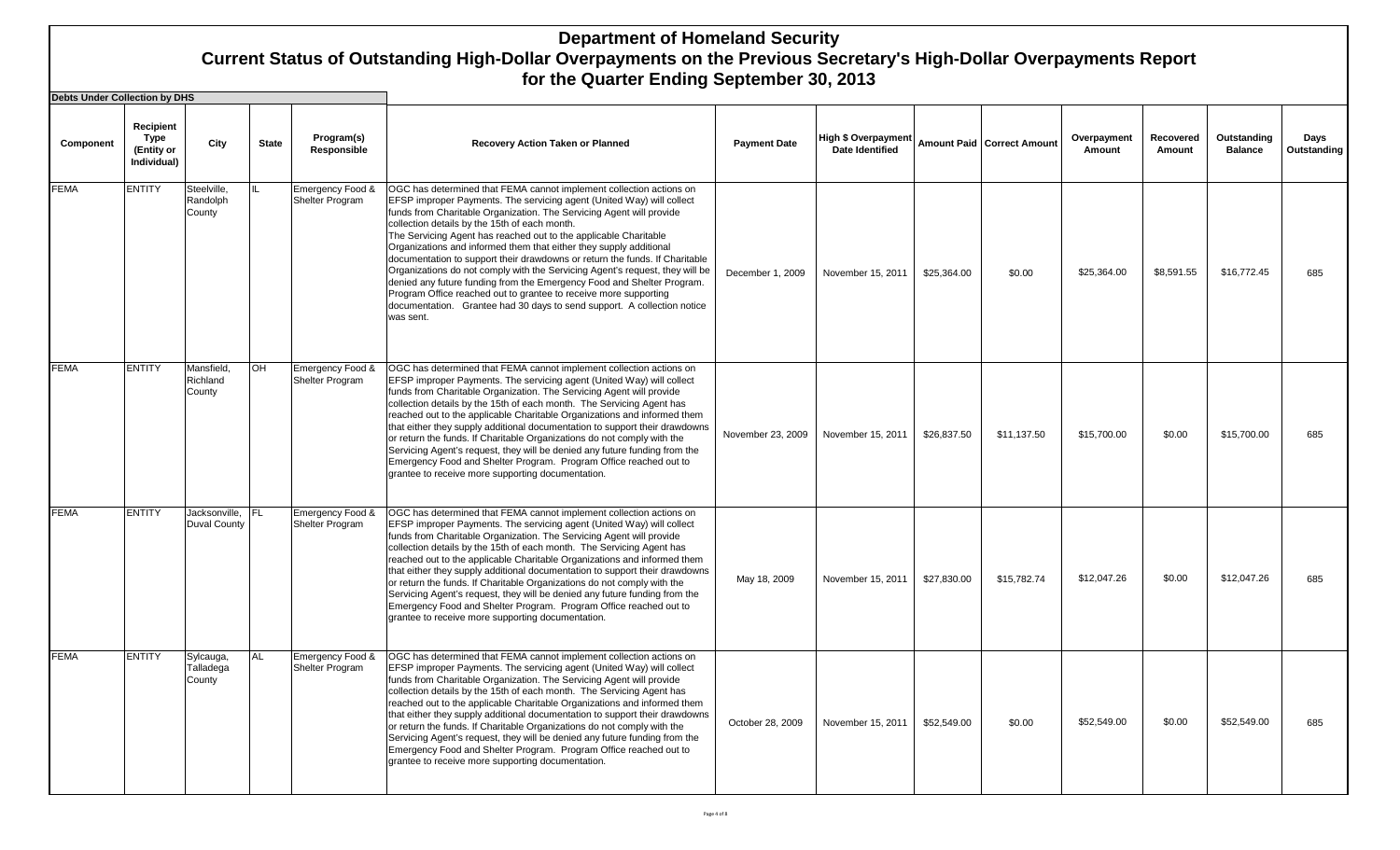| <b>Debts Under Collection by DHS</b> |                                                |                                |              |                                                                                         |                                                                                                                                                                                                                                                                                                                                                                                                                                                                                                                                                                                                                                                                                                                                             |                                         |                                        |              |                              |                       |                     |                               |                     |
|--------------------------------------|------------------------------------------------|--------------------------------|--------------|-----------------------------------------------------------------------------------------|---------------------------------------------------------------------------------------------------------------------------------------------------------------------------------------------------------------------------------------------------------------------------------------------------------------------------------------------------------------------------------------------------------------------------------------------------------------------------------------------------------------------------------------------------------------------------------------------------------------------------------------------------------------------------------------------------------------------------------------------|-----------------------------------------|----------------------------------------|--------------|------------------------------|-----------------------|---------------------|-------------------------------|---------------------|
| Component                            | Recipient<br>Type<br>(Entity or<br>Individual) | City                           | <b>State</b> | Program(s)<br>Responsible                                                               | <b>Recovery Action Taken or Planned</b>                                                                                                                                                                                                                                                                                                                                                                                                                                                                                                                                                                                                                                                                                                     | <b>Payment Date</b>                     | High \$ Overpayment<br>Date Identified |              | Amount Paid   Correct Amount | Overpayment<br>Amount | Recovered<br>Amount | Outstanding<br><b>Balance</b> | Days<br>Outstanding |
| <b>FEMA</b>                          | <b>ENTITY</b>                                  | Englewood,<br>Bergen<br>County | <b>NJ</b>    | Emergency Food &<br>Shelter Program                                                     | OGC has determined that FEMA cannot implement collection actions on<br>EFSP improper Payments. The servicing agent (United Way) will collect<br>funds from Charitable Organization. The Servicing Agent will provide<br>collection details by the 15th of each month. The Servicing Agent has<br>reached out to the applicable Charitable Organizations and informed them<br>that either they supply additional documentation to support their drawdowns<br>or return the funds. If Charitable Organizations do not comply with the<br>Servicing Agent's request, they will be denied any future funding from the<br>Emergency Food and Shelter Program. Program Office reached out to<br>grantee to receive more supporting documentation. | October 7, 2009                         | November 15, 2011                      | \$178,890.00 | \$118,489.40                 | \$60,400.60           | \$0.00              | \$60,400.60                   | 685                 |
| <b>FEMA</b>                          | Entity                                         | Carson City                    | <b>NV</b>    | <b>Homeland Security</b><br>Grant Program                                               | FEMA program office will contact grantee to obtain missing documentation,<br>request a refund or offset future payment                                                                                                                                                                                                                                                                                                                                                                                                                                                                                                                                                                                                                      | September 30, 2009                      | August 5, 2010                         | \$27,609.10  | \$0.00                       | \$27,609.10           | \$0.00              | \$27,609.10                   | 1152                |
| <b>FLETC</b>                         | Individual                                     | Glynco                         | GA           | Human Capital<br><b>Operations Division</b>                                             | Collection bills were sent to the recipients to recoup the overpayments.                                                                                                                                                                                                                                                                                                                                                                                                                                                                                                                                                                                                                                                                    | January 1, 2007 -<br>November 3, 2012   | January 1, 2013                        | \$88,936.20  | \$0.00                       | \$88,936.20           | \$0.00              | \$88,936.20                   | 272                 |
| <b>USCG</b>                          | Individual                                     | San<br>Francisco               | CA           | Coast Guard Pay &<br>Personnel Center                                                   | Payroll deduction initiated to recoup overpayment.                                                                                                                                                                                                                                                                                                                                                                                                                                                                                                                                                                                                                                                                                          | April 15, 2013                          | April 30, 2013                         | \$5,923.50   | \$0.00                       | \$5,923.50            | \$362.69            | \$5,560.81                    | 153                 |
| <b>USCG</b>                          | Individual                                     | Nashville                      | TN           | Coast Guard Pay &<br><b>Personnel Center</b>                                            | Payroll deduction initiated to recoup overpayment.                                                                                                                                                                                                                                                                                                                                                                                                                                                                                                                                                                                                                                                                                          | March 14, 2013                          | April 25, 2013                         | \$9,195.67   | \$0.00                       | \$9,195.67            | \$1,026.77          | \$8,168.90                    | 158                 |
| <b>USCG</b>                          | Individual                                     | New York                       | <b>NY</b>    | Coast Guard Pay &<br>Personnel Center                                                   | Payroll deduction initiated to recoup overpayment.                                                                                                                                                                                                                                                                                                                                                                                                                                                                                                                                                                                                                                                                                          | September 30, 2011                      | April 8, 2013                          | \$10,893.70  | \$0.00                       | \$10,893.70           | \$50.62             | \$10,843.08                   | 175                 |
| <b>USCG</b>                          | Individual                                     | Toledo                         | <b>OH</b>    | Coast Guard Pay &<br><b>Personnel Center</b>                                            | Payroll deduction initiated to recoup overpayment.                                                                                                                                                                                                                                                                                                                                                                                                                                                                                                                                                                                                                                                                                          | December 21, 2012                       | April 8, 2013                          | \$8,117.06   | \$1,870.64                   | \$6,246.42            | \$1,285.68          | \$4,960.74                    | 175                 |
| <b>USCG</b>                          | Individual                                     | Pensacola                      | FL           | Coast Guard Pay &<br><b>Personnel Center</b>                                            | Payroll deduction initiated to recoup overpayment.                                                                                                                                                                                                                                                                                                                                                                                                                                                                                                                                                                                                                                                                                          | February 1, 2013                        | April 5, 2013                          | \$5,032.26   | \$0.00                       | \$5,032.26            | \$1,205.40          | \$3,826.86                    | 178                 |
| <b>USCG</b>                          | Individual                                     | Waco                           | <b>TX</b>    | <b>Coast Guard Pay</b><br>and Personnel<br>Center - Retiree and<br><b>Annuitant Pay</b> | Requested Treasury recover payments.                                                                                                                                                                                                                                                                                                                                                                                                                                                                                                                                                                                                                                                                                                        | December 1, 2012 -<br>February 28, 2013 | March 1, 2013                          | \$8,436.84   | \$0.00                       | \$8,436.84            | \$8,345.06          | \$91.78                       | 213                 |
| <b>USCG</b>                          | Individual                                     | Japan                          | Japan        | Pay & Personnel<br>Center                                                               | Payroll deduction implemented to recoup overpayment.                                                                                                                                                                                                                                                                                                                                                                                                                                                                                                                                                                                                                                                                                        | July 1, 2012 to<br>September 30, 2012   | November 28, 2012                      | \$8,160.98   | \$0.00                       | \$8,160.98            | \$3,300.06          | \$4,860.92                    | 306                 |
| <b>USCG</b>                          | Individual                                     | Astoria                        | <b>OR</b>    | Pay & Personnel<br>Center                                                               | Payroll deduction implemented to recoup overpayment.                                                                                                                                                                                                                                                                                                                                                                                                                                                                                                                                                                                                                                                                                        | November 1, 2012                        | November 1, 2012                       | \$12,085.12  | \$0.00                       | \$12,085.12           | \$4,754.94          | \$7,330.18                    | 333                 |
| USCG                                 | Individual                                     | Santa Rosa                     | <b>CA</b>    | Pay & Personnel<br>Center                                                               | Payroll deduction implemented to recoup overpayment.                                                                                                                                                                                                                                                                                                                                                                                                                                                                                                                                                                                                                                                                                        | March 1, 2012 to July<br>31, 2012       | October 5, 2012                        | \$29,842.78  | \$0.00                       | \$29,842.78           | \$16,444.93         | \$13,397.85                   | 360                 |
| USCG                                 | Individual                                     | Los Angeles                    | <b>CA</b>    | Pay & Personnel<br>Center                                                               | Payroll deduction implemented to recoup overpayment.                                                                                                                                                                                                                                                                                                                                                                                                                                                                                                                                                                                                                                                                                        | July 31, 2012                           | August 31, 2012                        | \$7.715.68   | \$0.00                       | \$7,715.68            | \$1,684.62          | \$6,031.06                    | 395                 |
| <b>USCG</b>                          | Individual                                     | Washington                     | DC           | Pay & Personnel<br>Center                                                               | Payroll deduction implemented to recoup overpayment.                                                                                                                                                                                                                                                                                                                                                                                                                                                                                                                                                                                                                                                                                        | June 29, 2012                           | July 9, 2012                           | \$20,703.69  | \$0.00                       | \$20,703.69           | \$14,391.68         | \$6,312.01                    | 448                 |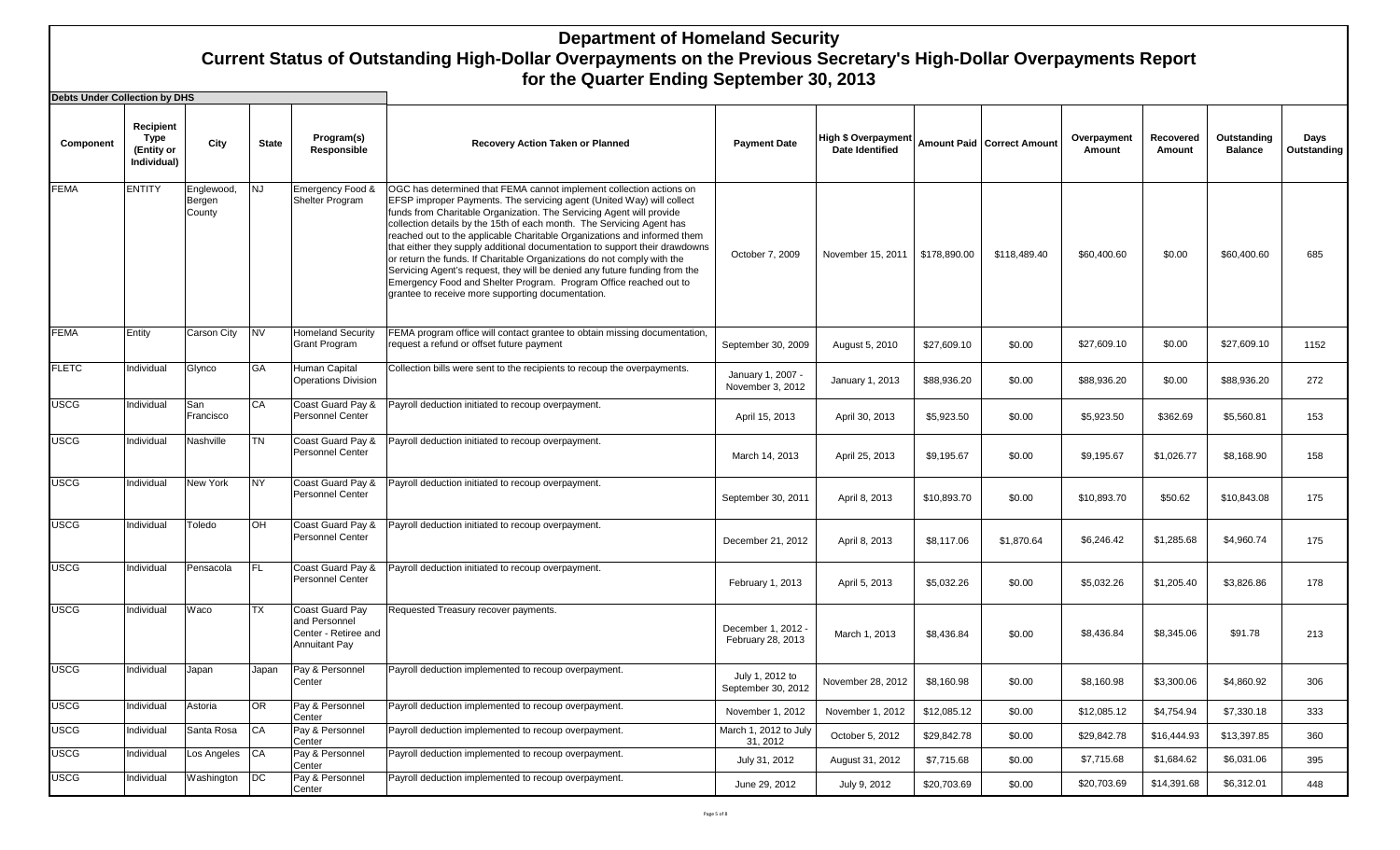**Debts Under Collection by DHS**

| Depts Under Collection by DHS |                                                       |                  |              |                                                            |                                                                                                                         |                     |                                               |              |                              |                       |                     |                               |                     |
|-------------------------------|-------------------------------------------------------|------------------|--------------|------------------------------------------------------------|-------------------------------------------------------------------------------------------------------------------------|---------------------|-----------------------------------------------|--------------|------------------------------|-----------------------|---------------------|-------------------------------|---------------------|
| Component                     | Recipient<br><b>Type</b><br>(Entity or<br>Individual) | City             | <b>State</b> | Program(s)<br>Responsible                                  | <b>Recovery Action Taken or Planned</b>                                                                                 | <b>Payment Date</b> | High \$ Overpayment<br><b>Date Identified</b> |              | Amount Paid   Correct Amount | Overpayment<br>Amount | Recovered<br>Amount | Outstanding<br><b>Balance</b> | Days<br>Outstanding |
| <b>USCG</b>                   | Individual                                            | Washington       | DC           | CG-84, Office of<br>Financial Policy and<br>Systems        | Notice of overpayment sent to member and copy to Servicing Personnel<br>Office.                                         | December 30, 2011   | February 27, 2012                             | \$20,197.18  | \$0.00                       | \$20,197.18           | \$14,261.30         | \$5,935.88                    | 581                 |
| <b>USCG</b>                   | Individual                                            | Washington       | DC           | CG-84. Office of<br>Financial Policy and<br>Systems        | Notice of overpayment sent to member and copy to Servicing Personnel<br>Office.                                         | December 30, 2011   | February 23, 2012                             | \$9,280.24   | \$0.00                       | \$9,280.24            | \$2,562.05          | \$6,718.19                    | 585                 |
| <b>USCG</b>                   | Individual                                            | Miami            | FL           | CG-84. Office of<br><b>Financial Policy and</b><br>Systems | Notice of overpayment sent to member and copy to Servicing Personnel<br>Office. Payroll deduction started.              | December 15, 2011   | January 3, 2012                               | \$5.124.83   | \$0.00                       | \$5,124.83            | \$4,752.84          | \$371.99                      | 636                 |
| <b>USCG</b>                   | Individual                                            | New Orleans   LA |              | CG-84, Office of<br>Financial Policy and<br>Systems        | Notice of Overpayment sent to member and copy to Servicing Personnel<br>Office.                                         | October 1, 2011     | November 25, 2011                             | \$7.135.16   | \$0.00                       | \$7,135.16            | \$919.27            | \$6,215.89                    | 675                 |
| <b>USCG</b>                   | Individual                                            | New York         | <b>NY</b>    | CG-84, Office of<br><b>Financial Policy and</b><br>Systems | Notice of Overpayment sent to member and copy to Servicing Personnel<br>Office. Collection by payroll deductions begun. | August 31, 2011     | October 31, 2011                              | \$5,994.00   | \$0.00                       | \$5,994.00            | \$4,833.53          | \$1,160.47                    | 700                 |
| <b>USCG</b>                   | Individual                                            | Seattle          | <b>WA</b>    | CG-84, Office of<br><b>Financial Policy and</b><br>Systems | Notice of Overpayment sent to member and copy to Servicing Personnel<br>Office. Payroll deductions begun.               | November 1, 2008    | June 15, 2011                                 | \$8,903.21   | \$1,051.71                   | \$7,851.50            | \$4,785.25          | \$3,066.25                    | 838                 |
|                               |                                                       |                  |              |                                                            |                                                                                                                         |                     |                                               |              |                              |                       |                     |                               |                     |
|                               |                                                       |                  |              |                                                            |                                                                                                                         |                     | <b>Total</b>                                  | \$610,757.70 | \$148,331,99                 | \$462,425.71          | \$93,558,24         | \$368.867.47                  |                     |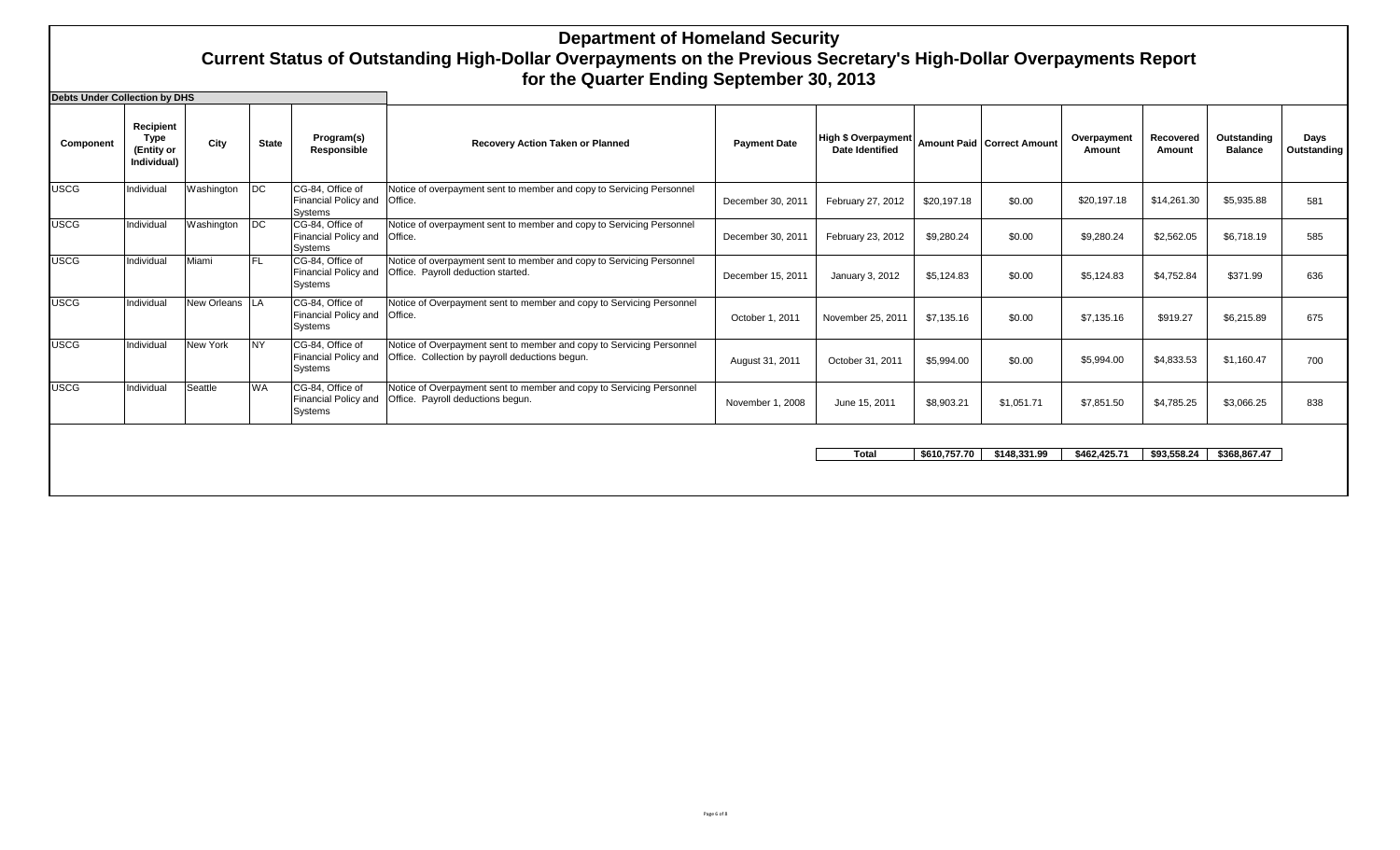|             |                                                | Debts Sent to Treasury Offset Program for Collection |              |                                                                             |                                                                                                                                                                                                                  |                     |                                                      |                    |                   |                       |                     |                               |                     |
|-------------|------------------------------------------------|------------------------------------------------------|--------------|-----------------------------------------------------------------------------|------------------------------------------------------------------------------------------------------------------------------------------------------------------------------------------------------------------|---------------------|------------------------------------------------------|--------------------|-------------------|-----------------------|---------------------|-------------------------------|---------------------|
| Component   | Recipient<br>Type<br>(Entity or<br>Individual) | City                                                 | <b>State</b> | Program(s)<br>Responsible                                                   | <b>Recovery Action Taken or Planned</b>                                                                                                                                                                          | <b>Payment Date</b> | <b>High \$ Overpayment</b><br><b>Date Identified</b> | <b>Amount Paid</b> | Correct<br>Amount | Overpayment<br>Amount | Recovered<br>Amount | Outstanding<br><b>Balance</b> | Days<br>Outstanding |
| <b>FEMA</b> | Entity                                         | Albany                                               | <b>NY</b>    | <b>Homeland Security</b><br>Grants Program                                  | Program Office reached out to grantee to receive more<br>supporting documentation. Grantee had 30 days to send<br>support. A collection notice was sent. Bill forwarded to Treasury<br>for Offset in August 2013 | November 23, 2009   | November 15, 2011                                    | \$48,474.76        | \$0.00            | \$48,474.76           | \$0.00              | \$48,474.76                   | 685                 |
| <b>FEMA</b> | Entity                                         | US Virgin Islands US Virgin                          | Islands      | <b>Port Security Grant</b><br>Program                                       | Recoupment package sent to individual. Debt later sent to the<br>Treasury Offset Program for collection.                                                                                                         | November 11, 2008   | September 30, 2010                                   | \$19,239.54        | \$0.00            | \$19,239.54           | \$0.00              | \$19,239.54                   | 1096                |
| <b>USCG</b> | Individual                                     | New Orleans                                          | LA           | Coast Guard Pay &<br>Personnel Center -<br>Military Active &<br>Reserve Pay | Transferred debt to CG Finance Center. Sent to Treasury Offset<br>for collection 6/13/2012.                                                                                                                      | December 27, 2011   | January 24, 2012                                     | \$6,990.34         | \$0.00            | \$6,990.34            | \$0.00              | \$6,990.34                    | 615                 |
| <b>USCG</b> | Entity                                         | Miami                                                | <b>FL</b>    | CG-84, Office of<br>Financial Policy and<br>Systems                         | Contacted vendor who confirmed overpayment. Vendor added to<br>USCG 'Do Not Pay List' with automatic offset of overpayment on<br>next invoice. Debt sent to Treasury Offset Program for collection               | September 25, 2010  | January 10, 2011                                     | \$76,740.37        | \$38,177.37       | \$38,563.00           | \$0.00              | \$38,563.00                   | 994                 |
|             |                                                |                                                      |              |                                                                             |                                                                                                                                                                                                                  |                     | <b>Total</b>                                         | \$151,445.01       | \$38,177.37       | \$113,267.64          | \$0.00              | \$113,267.64                  |                     |